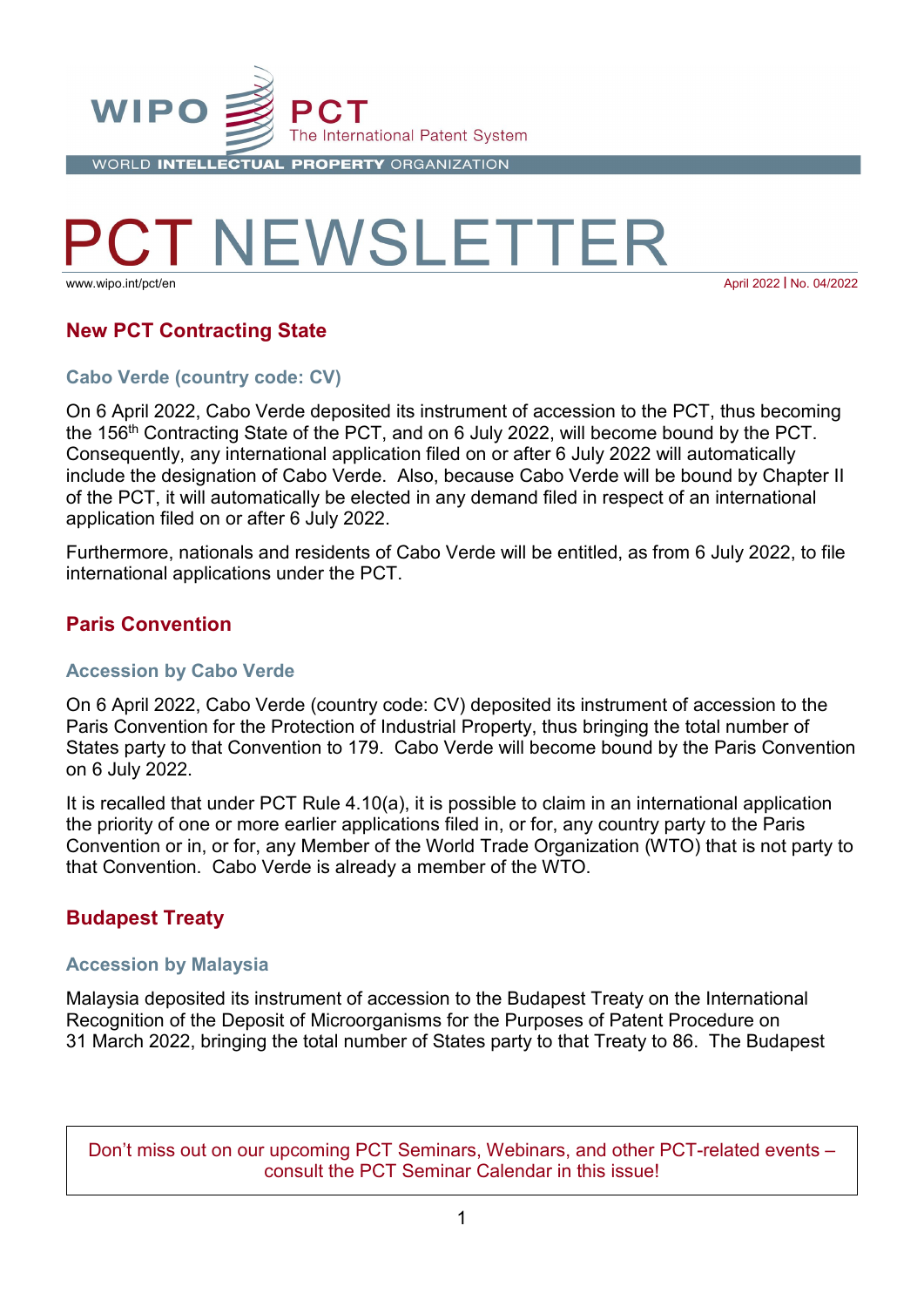Treaty will enter into force with respect to Malaysia on 30 June 2022. For further information, please refer to Budapest Notification No. 349 at:

https://www.wipo.int/treaties/en/notifications/budapest/treaty\_budapest\_349.html

### *Information about the Budapest Treaty*

A document containing a summary of the Budapest Treaty and Regulations, as well as an explanation of the main advantages of the Treaty (WO/INF/12 Rev.28), is available in English, French and Spanish at, respectively:

https://www.wipo.int/treaties/en/registration/budapest/pdf/wo\_inf\_12.pdf

https://www.wipo.int/treaties/fr/registration/budapest/pdf/wo\_inf\_12.pdf

https://www.wipo.int/treaties/es/registration/budapest/pdf/wo\_inf\_12.pdf

# **Electronic Filing and Processing of International Applications**

### **Intellectual Property Office (United Kingdom) to stop accepting international applications filed using PCT-SAFE**

The Intellectual Property Office<sup>[1](#page-1-0)</sup> (United Kingdom) (which already accepts international applications via alternative methods, such as eOLF) has notified the International Bureau (IB) that, with effect from 1 July 2022, it will no longer accept international applications filed in electronic form using the PCT-SAFE software.

The Intellectual Property Office is in the process of implementing ePCT-Filing as a replacement for PCT-SAFE and is looking to accept filings via this system as of 1 July 2022. For further information please refer to the announcement by the Office at:

https://www.gov.uk/government/news/filing-pct-applications-via-pct-safe

### **Ministry of Internal Trade and Consumer Protection, Directorate of Industrial and Commercial Property Protection (Syrian Arab Republic) to begin receiving and processing international applications in electronic form**

The Ministry of Internal Trade and Consumer Protection, Directorate of Industrial and Commercial Property Protection (Syrian Arab Republic), in its capacity as receiving Office, has notified the IB under PCT Rule 89*bis*.1(d), that, with effect from 15 June 2022, it will accept international applications filed using ePCT-Filing. The applicable electronic filing fee reductions listed in item 4 of the Schedule of Fees are indicated in Fee Table I(a).

The notification containing the requirements and practices of the Office with regard to the filing of international applications in electronic form will be published in the *Official Notices (PCT Gazette)* shortly at:

https://www.wipo.int/pct/en/official\_notices/index.html

(Updating of *PCT Applicant's Guide*, Annex C (SY))

<span id="page-1-0"></span>

<sup>&</sup>lt;sup>1</sup> Intellectual Property Office is an operating name of the Patent Office.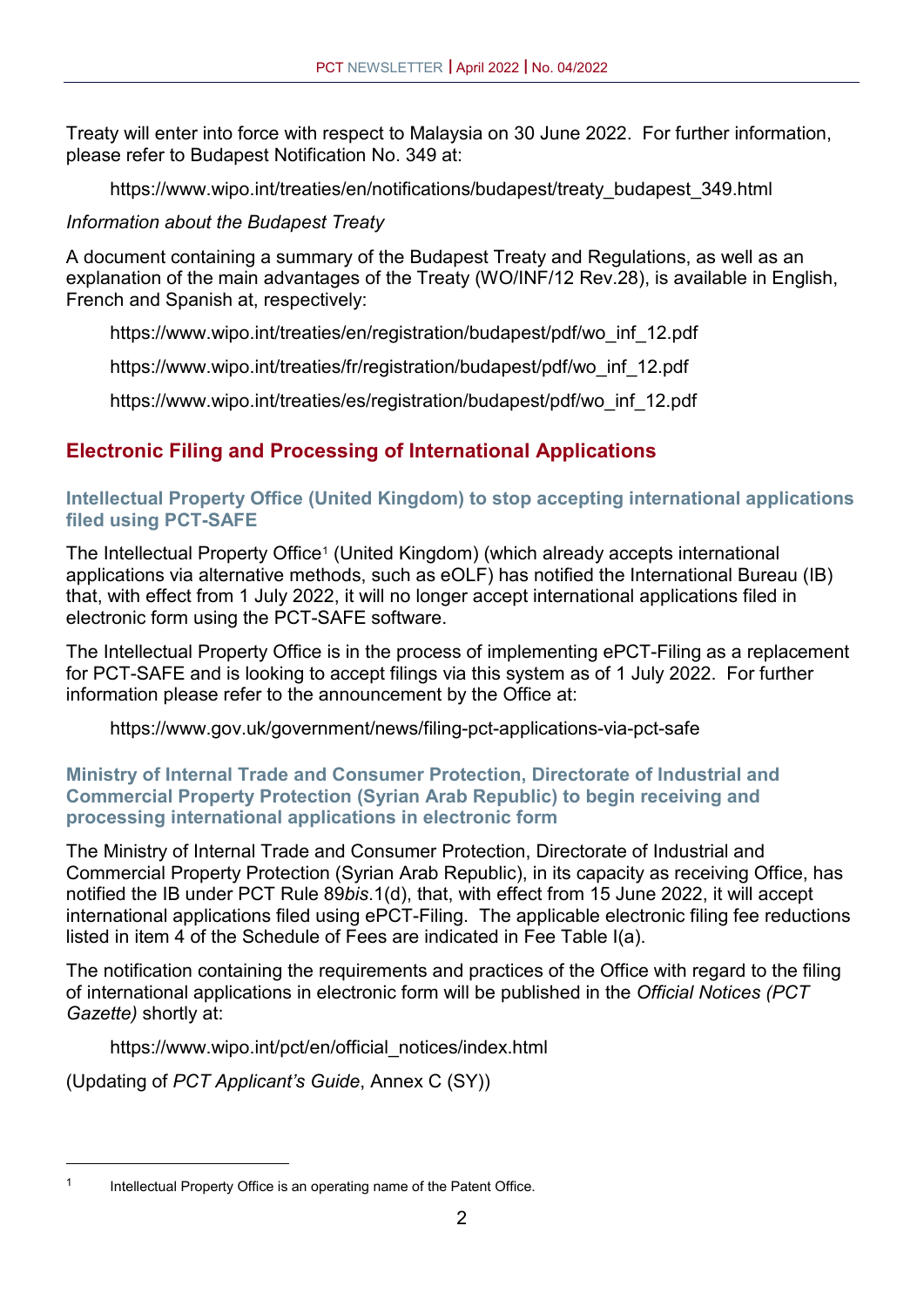### **ePCT Update**

#### **Push notifications now available as a strong authentication option for ePCT**

Using push notifications generated by the ForgeRock authenticator app on your mobile device is the latest and most efficient strong authentication method that can be registered with your WIPO Account for logging in to ePCT. The ForgeRock app is free of charge and can be installed on both iOS and Android devices.

If you select this option when logging in to ePCT, you will receive a notification on your mobile device with the option to "Accept or Reject" authentication. The push notification is instantaneous and is not subject to delay as can be the case for one-time passwords by text message (SMS) due to poor network signal. It also avoids potential typing errors, for example, when entering the one-time password received by text message (SMS) or generated by certain other authenticator apps.

IMPORTANT: the registered device used for push notifications should be protected using a locking mechanism such as a PIN, fingerprint or facial recognition.

You can find out more about strong authentication at:

https://www.wipo.int/pct/en/epct/learnmore.html?N=485

### **WIPO Account: What's New?**

It is recalled that a WIPO Account allows you to access WIPO's full range of services, including the online filing and management of PCT applications (ePCT) and payment of fees. You can also benefit from the wealth of special features and functionalities of WIPO's IP Portal that are only available to you if you are logged in with your WIPO Account, such as the customizable dashboard of widgets or the personal messaging system that groups all the notifications addressed to you by different WIPO online services. For further information on the benefits of logging in with a WIPO Account, please visit:

https://ipportal.wipo.int/about

To further enhance the user experience, we have introduced the following new features in WIPO Account:

#### **WIPO Account specific support pages**

New FAQs and "HOW TO" pages are available at, respectively:

https://www.wipo.int/ipportal-support/wipoaccount/faq

https://www.wipo.int/ipportal-support/wipoaccount/howto

These pages guide you through the creation and management of your WIPO Account. You can access these pages via "HELP" in the top navigation bar of the WIPO IP Portal login page or via your WIPO Account page after login.

#### **Recovery e-mail**

You can now include a recovery e-mail address in your WIPO Account profile, in case you need to retrieve your username or password and can no longer access the e-mail address associated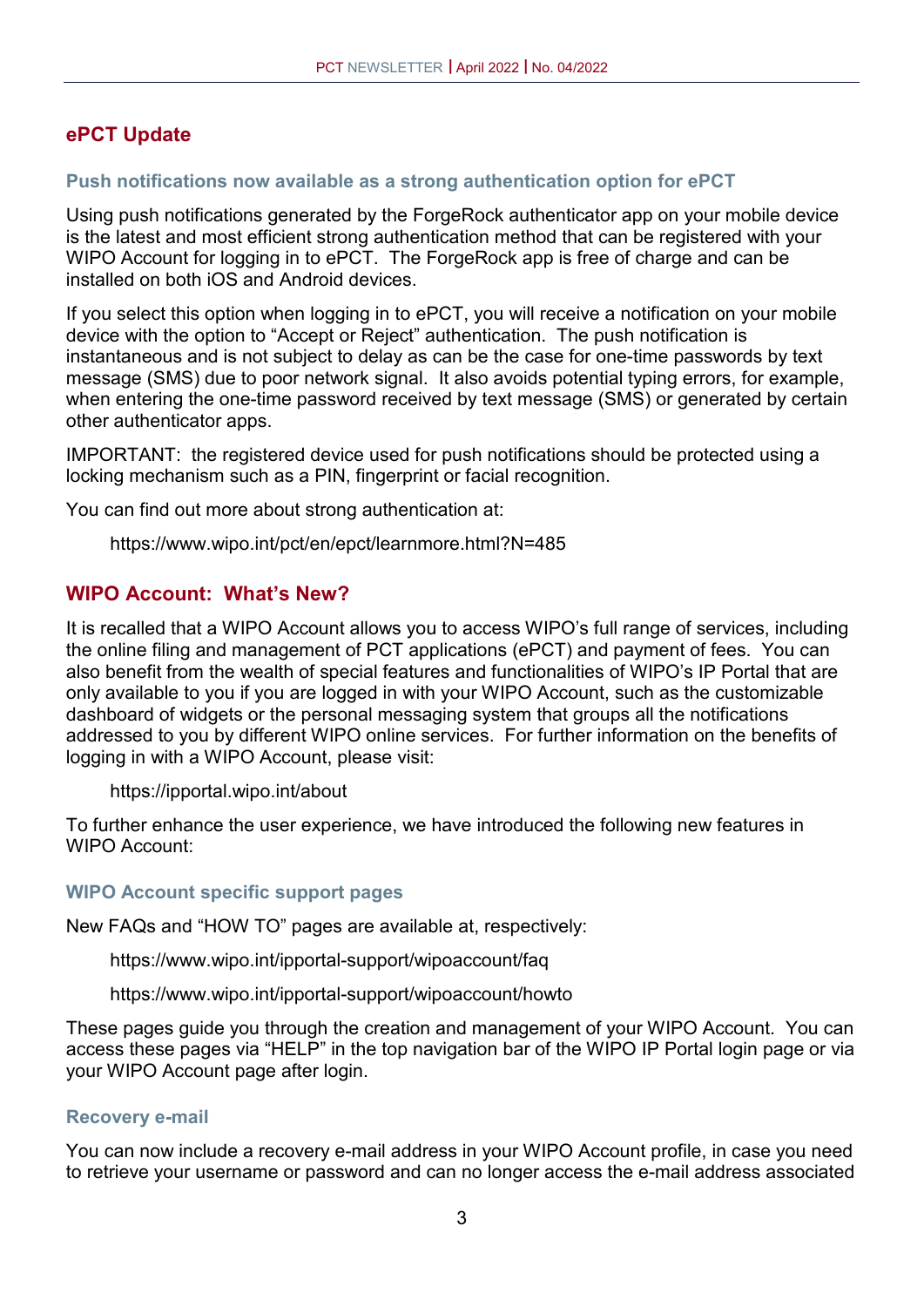with your WIPO Account. You can find out more on the WIPO Account "HOW TO" page mentioned above.

#### **New strong authentication method: push notifications**

As already mentioned in "ePCT Update" above, we have introduced "push notification" as an additional strong authentication method, whereby you can register a mobile device to receive push notifications via your WIPO Account. Please note that strong authentication is currently only used by ePCT. For further information on push notifications, please refer to ePCT Update, above.

#### **Further information**

If you don't have a WIPO Account, you can create one in just a few clicks at:

https://www3.wipo.int/wipoaccounts/generic/public/register.xhtml

To access your WIPO Account profile, please go to:

https://www3.wipo.int/wipoaccounts/generic/private/profile.xhtml

If you have any questions on WIPO Account, please use the "Contact us" page at:

https://www3.wipo.int/contact/en/area.jsp?area=myaccount

# **WIPO Digital Access Service for Priority Documents**

### **Turkish Patent and Trademark Office (TURKPATENT)**

The Turkish Patent and Trademark Office (TURKPATENT) has notified the International Bureau (IB) that, with effect from 1 June 2022, it will commence operation as a depositing Office of the WIPO Digital Access Service for Priority Documents (DAS). As a depositing Office, it will deposit certified copies of patent, utility model, industrial design and trademark applications as priority documents, including PCT applications filed at the Office on and after 1 June 2022, which the applicant specifically requests be made available to the service.

The corresponding DAS Notification, which contains further information, is available at:

https://www.wipo.int/das/en/participating\_offices/details.jsp?id=12457

By using DAS, a PCT applicant can request the IB to retrieve a copy of an earlier application from DAS for use as a priority document, instead of providing or arranging for the provision of a certified copy. The best practice for making such a request is by selecting the DAS option for providing the priority document to the IB in ePCT-Filing or, post-filing, using the dedicated "Action" in ePCT. Provided that the access code entered in ePCT matches the access code in DAS, the priority document is automatically made available to the internal processing system at the IB.

Please be aware that, in order to be able to make use of the DAS service, the Office with which the earlier application was filed must be a DAS depositing Office, and not necessarily the receiving Office with which the international application is filed. Information on DAS participating Offices can be found at:

https://www.wipo.int/das/en/participating\_offices/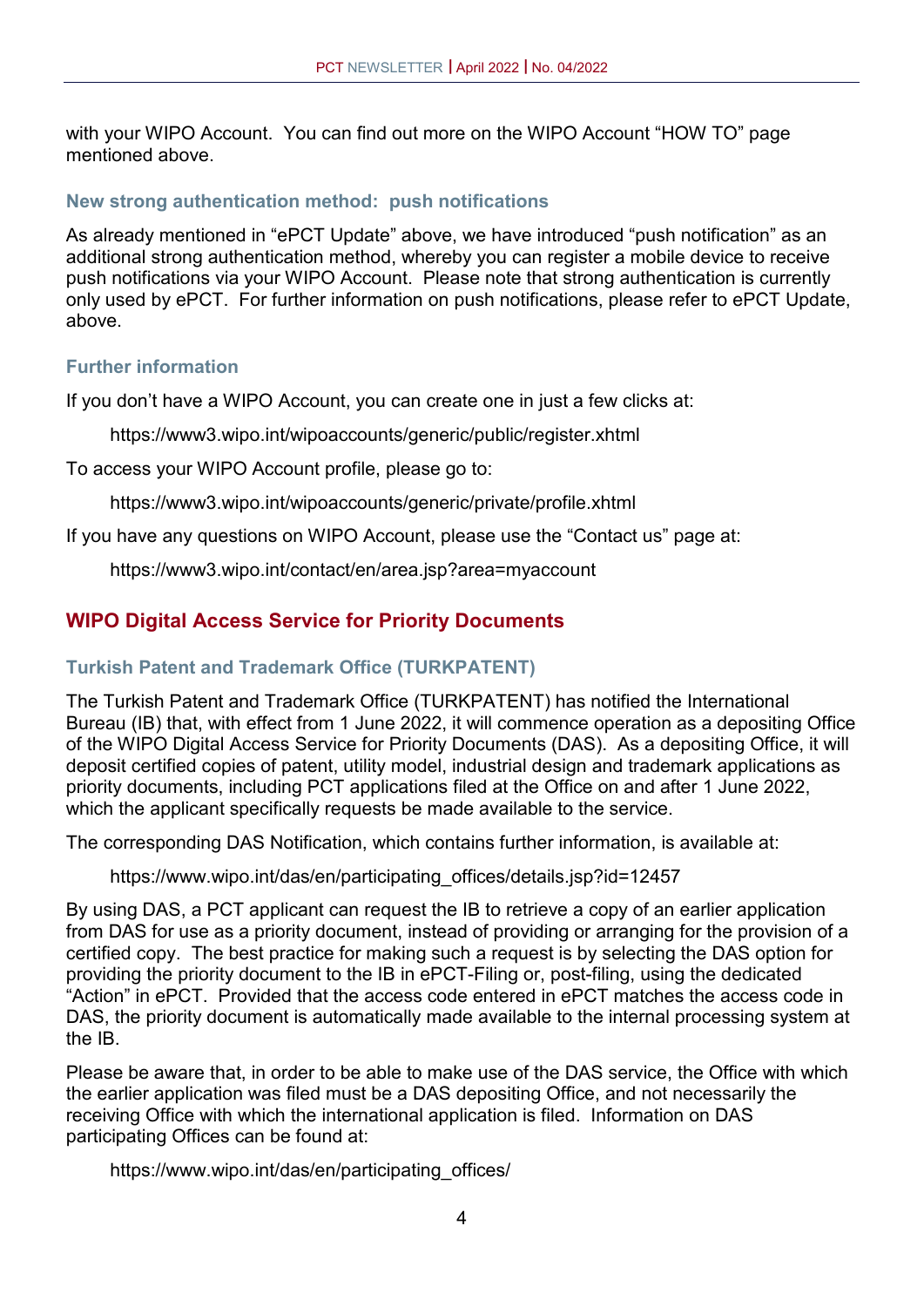# **Change to Publication Schedule**

#### **Publication of 27 May 2022**

Due to the fact that Thursday, 26 May 2022, will be a non-working day at WIPO, the PCT applications (as well as any *Official Notices (PCT Gazette)*) which would normally have been published on that day will be published on Friday, 27 May 2022. The date of completion of technical preparations for that publication will, however, remain unchanged, and any changes that should be taken into account for the purposes of international publication should be received by the International Bureau by midnight (Central European Summer Time (CEST)) on Tuesday, 10 May 2022.

### **PCT Information Update**

### **ES Spain (fees)**

The amounts of the following fee, payable to the Spanish Patent and Trademark Office as receiving Office, have changed with effect from 1 January 2022:

Fee for requesting restoration of the right of priority:

| $\overline{\phantom{0}}$ |            |  |
|--------------------------|------------|--|
|                          | - on paper |  |

In addition, the amounts of the national fee, payable to the Office as designated (or elected) Office, has also changed with effect from the same date:

Filing fee:

| on paper: |  |
|-----------|--|

(Updating of *PCT Applicant's Guide*, Annex C (ES) and National Chapter, Summary (ES))

### **GB United Kingdom (filing of international applications in electronic form)**

For information on the ceasing of the acceptance by the Intellectual Property Office<sup>[2](#page-4-0)</sup> (United Kingdom) of electronic Filings via PCT-SAFE, please refer to "Electronic Filing and Processing of International Applications", above.

### **IT Italy (fees)**

The Italian Patent and Trademark Office has notified the amounts of the fee for an electronic copy of the priority document, as follows (the amounts for paper copies have not changed):

<span id="page-4-0"></span><sup>&</sup>lt;sup>2</sup> Intellectual Property Office is an operating name of the Patent Office.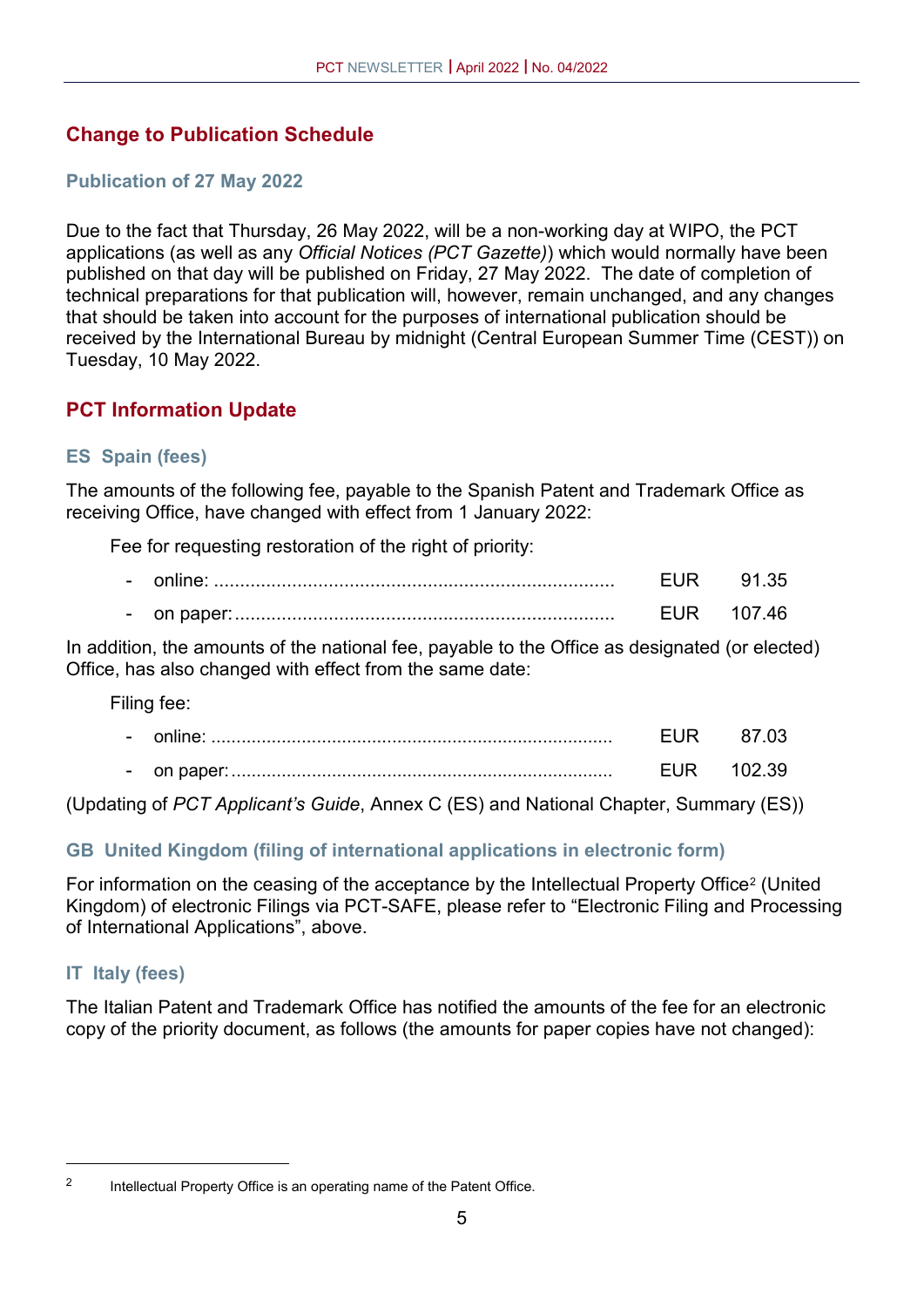Fee for priority document:

| for the request to prepare the priority document                   | <b>EUR</b> | 16 |
|--------------------------------------------------------------------|------------|----|
| plus, for the download of the electronic copy (in fee stamps): EUR |            | 16 |
|                                                                    | EUR        |    |
|                                                                    | EUR        |    |
|                                                                    |            |    |

(Updating of *PCT Applicant's Guide*, Annex C (IT))

### **JM Jamaica (competent International Searching and Preliminary Examining Authorities; summary of requirements for entry into the national phase)**

The Jamaica Intellectual Property Office has specified, with effect from 17 March 2022, the Australian Patent Office, in addition to the Canadian Intellectual Property Office and the European Patent Office, as competent International Searching and Preliminary Examining Authority for international applications filed by nationals and residents of Jamaica with the Jamaica Intellectual Property Office (or with the International Bureau (IB)) as receiving Office.

Also, information on the requirements of Jamaica as designated (or elected) Office has been published in the *PCT Applicant's Guide* (National Chapter, Summary (JM)) on the PCT website at:

https://www.wipo.int/pct/guide/en/gdvol2/annexes/jm.pdf

### **PL Poland (telephone number)**

The Patent Office of the Republic of Poland has deleted one of its telephone numbers and notified a new telephone number. The numbers to be used now are as follows:

Telephone: (48-22) 579 01 27 (International Applications Division) (48-22) 579 05 55 (Contact Centre)

(Updating of *PCT Applicant's Guide*, Annex B1 (PL))

### **SY Syrian Arab Republic (e-mail and Internet addresses; electronic filing)**

The e-mail and Internet addresses of the Ministry of Internal Trade and Consumer Protection, Directorate of Industrial and Commercial Property Protection (Syrian Arab Republic) have changed, as follows:

E-mail: patentoffice@spo.gov.sy

Internet: http://ww.dcip.gov.sy

For information on the acceptance, with effect from 15 June 2022, by the Office as receiving Office of international applications filed using ePCT-Filing, as well as information on the electronic filing fee reductions listed in item 4 of the Schedule of Fees that will be applicable, please refer to "Electronic Filing and Processing of International Applications", above.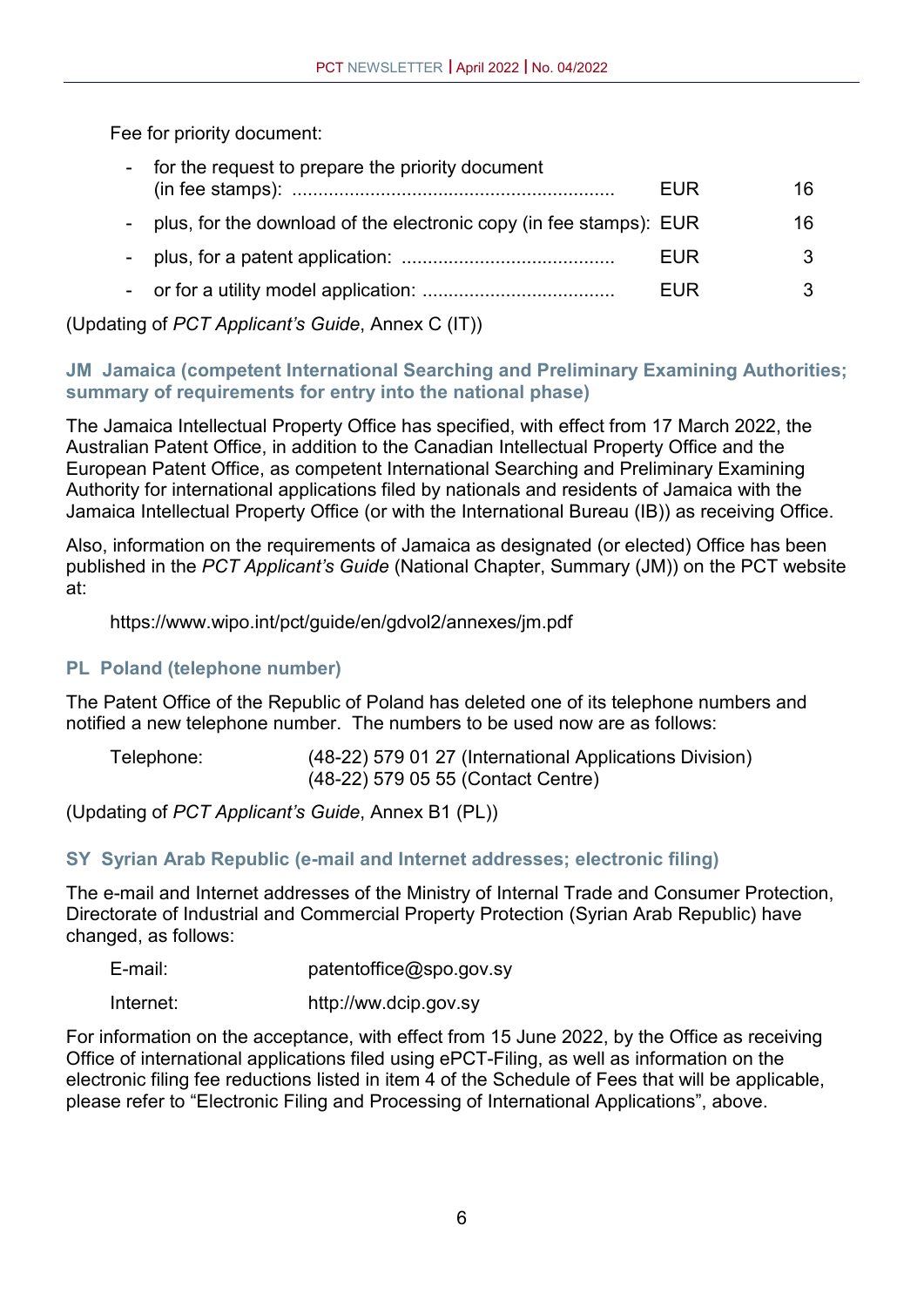### **UA Ukraine (competent International Searching and Preliminary Examining Authorities)**

The Ministry of Economy of Ukraine, on behalf of the State Enterprise "Ukrainian Intellectual Property Institute (Ukrpatent)" has specified, with effect from 24 February 2022, the European Patent Office and the Ukrpatent, as competent International Searching and Preliminary Examining Authorities for international applications filed by nationals and residents of Ukraine with the Ukrpatent (or with the International Bureau (IB)) as receiving Office.

(Updating of *PCT Applicant's Guide*, Annex C (UA))

### **ZA South Africa (fees)**

As from 1 June 2022, there will be a change in the equivalent amounts of the international filing fee and the fee per sheet over 30, payable in ZAR to the Companies and Intellectual Property Commission (CIPC) (South Africa) as receiving Office, as well as a change in the equivalent amount(s) in ZAR of the applicable fee reductions listed in item 4 of the Schedule of Fees, as indicated in Fee Table I(a).

(Updating of *PCT Applicant's Guide*, Annex C (ZA))

**Search fee (Australian Patent Office, Austrian Patent Office, China National Intellectual Property Administration (CNIPA), Egyptian Patent Office, European Patent Office, Federal Service for Intellectual Property (Rospatent) (Russian Federation), Finnish Patent and Registration Office, Intellectual Property Office of Singapore, Intellectual Property Office of the Philippines, National Institute of Industrial Property (Brazil), National Institute of Industrial Property (Chile), National Intellectual Property Authority, State Enterprise "Ukrainian Intellectual Property Institute (Ukrpatent)", Nordic Patent Institute, Spanish Patent and Trademark Office, Swedish Intellectual Property Office, Turkish Patent and Trademark Office (TURKPATENT), United States Patent and Trademark Office, Visegrad Patent Institute)** 

As from 1 June 2022, there will be changes in the equivalent amounts payable in the currencies specified below for international searches carried out by the following Offices:

|                                                             | <b>EUR</b>    |
|-------------------------------------------------------------|---------------|
|                                                             | SGD, USD      |
| China National Intellectual Property Administration (CNIPA) | <b>EUR</b>    |
|                                                             | <b>EUR</b>    |
|                                                             | SGD, USD      |
| Federal Service for Intellectual Property (Rospatent)       | CHF, EUR, USD |
|                                                             | <b>USD</b>    |
|                                                             | <b>EUR</b>    |
| Intellectual Property Office of the Philippines             | <b>EUR</b>    |
| National Institute of Industrial Property (Brazil)          | <b>USD</b>    |
| National Institute of Industrial Property (Chile)           | EUR           |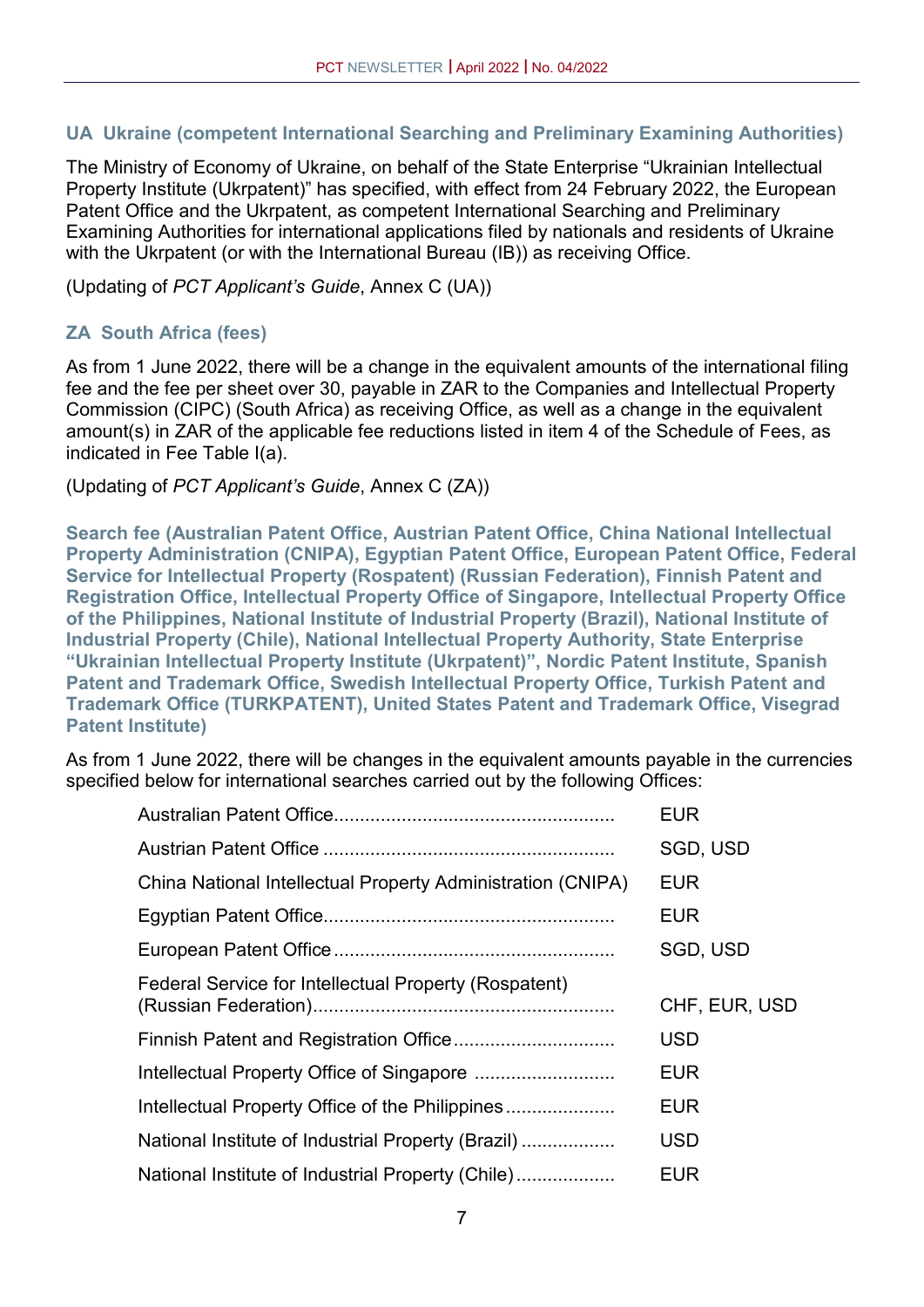| National Intellectual Property Authority, State Enterprise<br>"Ukrainian Intellectual Property Institute (Ukrpatent)" | <b>USD</b> |
|-----------------------------------------------------------------------------------------------------------------------|------------|
|                                                                                                                       | <b>USD</b> |
|                                                                                                                       | <b>USD</b> |
|                                                                                                                       | <b>USD</b> |
| Turkish Patent and Trademark Office (TURKPATENT)                                                                      | USD        |
|                                                                                                                       | EUR, ZAR   |
|                                                                                                                       | USD        |

The above-mentioned amounts are indicated in Fee Table I(b).

(Updating of *PCT Applicant's Guide*, Annex D (AT, AU, BR, CL, CN, EG, EP, ES, FI, PH, RU, SE, SG, TR, UA, XN, XV, US))

#### **Supplementary search fee (Federal Service for Intellectual Property (Rospatent) (Russian Federation))**

As from 1 June 2022, there will be a change in the amount payable in CHF for a supplementary international search carried out by the Federal Service for Intellectual Property (Rospatent) (Russian Federation), as indicated in Fee Table I(c).

(Updating of *PCT Applicant's Guide*, Annex SISA (RU))

### **New/Updated PCT Resources**

### **PCT meeting documents**

The Report of the fourteenth session of the PCT Working Group (document PCT/WG/14/19), which took place during the period from 14 to 17 June 2021, has been adopted by correspondence and is now available in Arabic, English, French, Chinese, Russian and Spanish, together with the other documents for the session at:

https://www.wipo.int/meetings/en/details.jsp?meeting\_id= 62348

#### **PCT Success Stories page available in other languages**

It is recalled that in January 2022, we welcomed the furnishing of "PCT Success Stories" to the International Bureau, and started a new corresponding page on the PCT website. PCT users are encouraged to share with WIPO and other users of the PCT their stories about how the PCT helped them seek patent protection for their invention. A selection of the stories submitted will be highlighted on the PCT website and on WIPO social media.

The PCT Success Stories page, including the form that should be completed when submitting a story, has been translated from English into all the other PCT publication languages (Arabic, Chinese, French, German, Japanese, Korean, Portuguese, Russian, Spanish), which can be selected at the top of the page at:

https://www.wipo.int/pct/en/success\_story/success\_story.html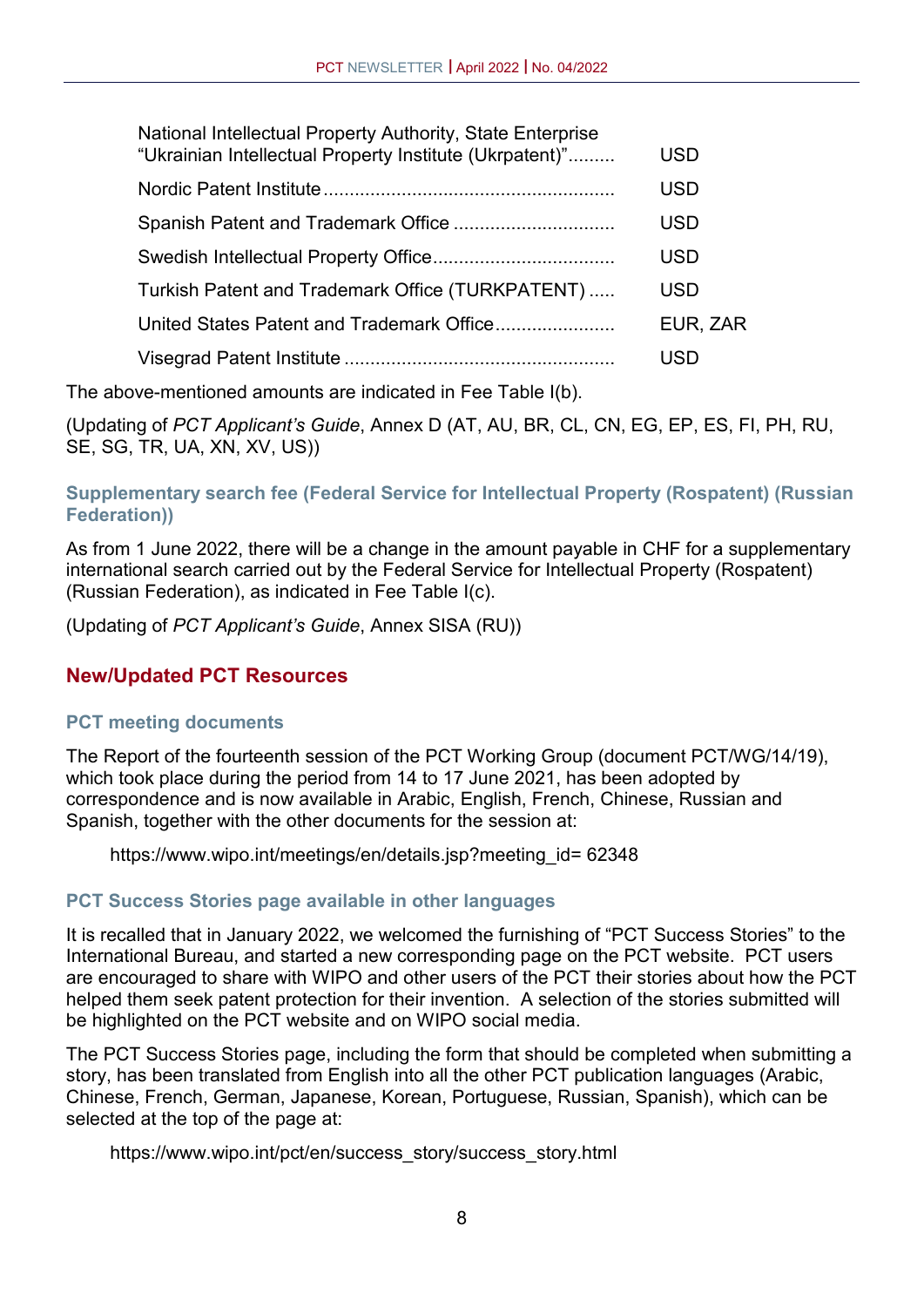#### **External PCT Training Resources**

It is recalled that between 8 February and 18 March 2022, the Schwegman Lundberg Woessner (SLW) Institute (part of the Minnesota-based law firm of the same name) organized a series of 15 consecutive training webinars on PCT procedure, docketing, filing and strategic use. The speaker for the series was Carl Oppedahl, an experienced patent attorney (Oppedahl Patent Law Firm LLC) and PCT user. Carl is a highly appreciated lecturer, has been a featured presenter at many previous PCT seminars, and serves as a WIPO PCT consultant. A link to all of the (free of charge) recordings and seminar materials is available at:

https://www.wipo.int/pct/en/training/external-training.html

### **PATENTSCOPE News**

#### **Wildcards and fields in PATENTSCOPE**

The ever-increasing coverage in terms of number of documents, the support of more and more different languages for search and the growing popularity of the PATENTSCOPE system have gradually been impacting the system's response times.

In order to maintain a high level of service with good consistent response times and ensure system stability, targeted limitations related to wildcards and to a few resource-hungry search fields have been put in place. For further details, please refer to the PATENTSCOPE news article at:

https://www.wipo.int/patentscope/en/news/pctdb/2022/news\_0002.html

WIPO will also be investing in latest generation hardware to improve PATENTSCOPE's response times globally in the near future.

### **World Intellectual Property Report 2022**

The 2022 edition of WIPO's World Intellectual Property Report – "The Direction of Innovation" – examines how crises such as pandemics and wars can influence the evolution of innovation by looking at historical scientific and technological advances from vaccine development during the COVID-19 outbreak to the rise and prevalence of digital technologies of today.

The Report, as well as further information, is available at:

https://www.wipo.int/wipr/en/2022/

### **World Intellectual Property Day, 26 April 2022 − Reminder**

As we already mentioned in *PCT Newsletter* Nos. 01/2022 and 02/2022, World Intellectual Property Day (World IP Day) will be held, as usual, on 26 April. This year's theme, "IP and Youth: Innovating for a Better Future", recognizes the huge potential of young people to drive change and step up to innovation challenges.

A calendar of the many World IP Day virtual events is available at:

https://www.wipo.int/ip-outreach/en/ipday/2022/events\_calendar.html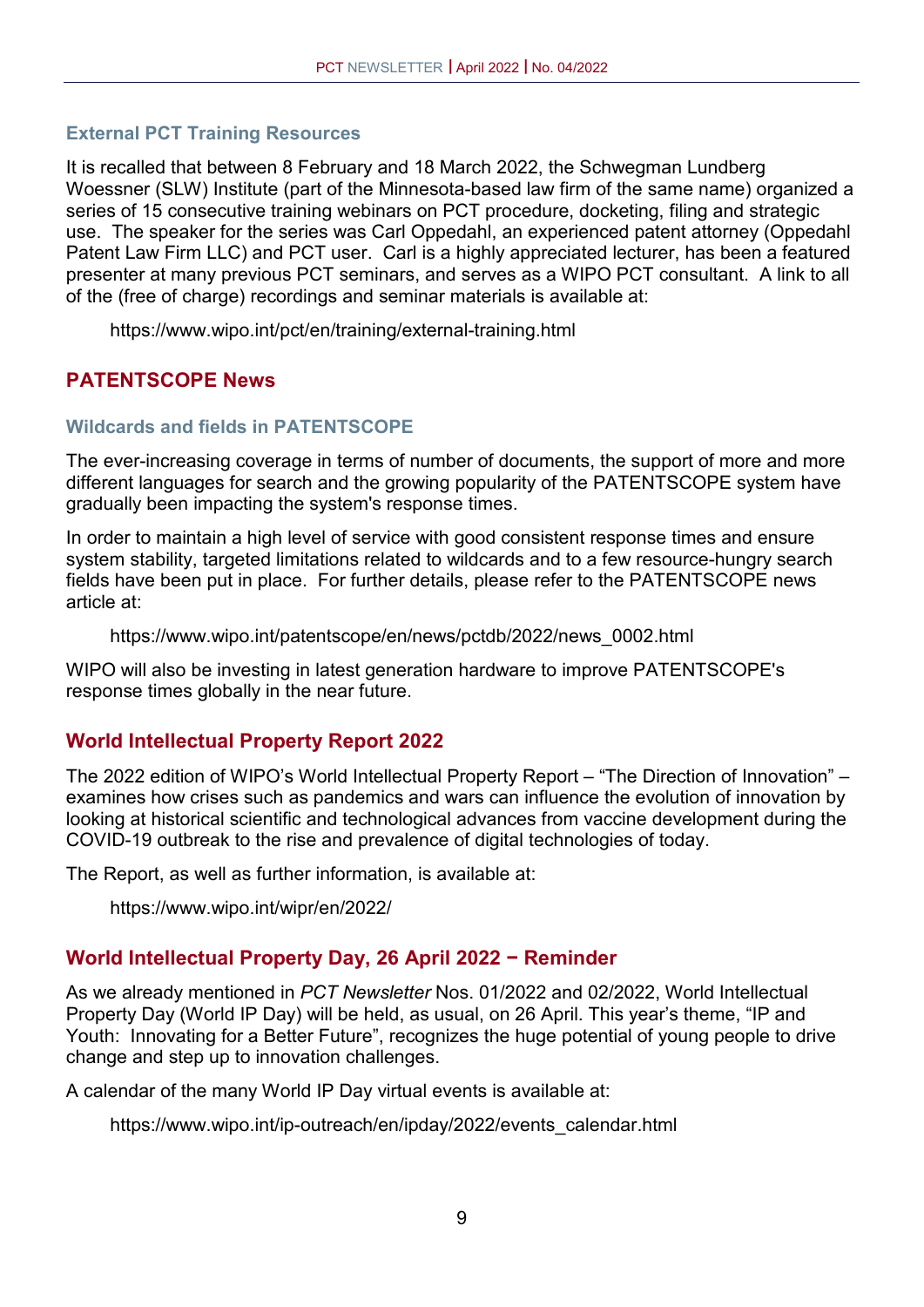For further information on World IP Day, please visit the WIPO website at:

https://www.wipo.int/ip-outreach/en/ipday/

### **WIPO Symposium on Trade Secrets and Innovation**

The WIPO Symposium on Trade Secrets and Innovation 2022 will take place from 23 to 24 May 2022 at WIPO Headquarters in Geneva, Switzerland. The Symposium, which is open to the public, can be attended in person or via an online platform.

The Symposium will discuss the roles of trade secret systems in supporting innovation and knowledge-sharing in a rapidly changing innovation ecosystem, which is increasingly international and driven by digital information. Prominent international speakers and panelists will explore the current topics on trade secrets – one of the oldest knowledge management tools.

The working languages of the Symposium will be English, French and Spanish, with simultaneous interpretation. Further information, including information on how to register, is available at:

https://www.wipo.int/meetings/en/2022/symposium-trade-secrets.html

# **Practical Advice**

 $\overline{a}$ 

**Requesting that the international application be treated as an application for a type of protection other than a patent in a particular country**

*Q: If I wish to request a type of protection other than a patent in a particular PCT Contracting State, should I specify this in the international application at the time of filing?*

A: First of all, it is recalled that protection other than a patent can only requested if the designated Office grants such types of protection. The type(s) of protection available in each PCT Contracting State is indicated in the corresponding part of Annex B of the *PCT Applicant's Guide* and in the table "Types of Protection Available via the PCT in PCT Contracting States" at:

https://www.wipo.int/pct/en/texts/typesprotection.html

Examples of such kinds of protection other than a patent are: a utility model, a utility certificate, a petty patent or an inventor's certificate.[3](#page-9-0)

You are generally not required to make, at the time of filing, any indications in the request form (PCT/RO/101) or in ePCT as to the specific type of protection that you are seeking in a particular country. This is because the filing of the request portion of the international application constitutes, under PCT Rule 4.9(a), the automatic and all-inclusive coverage of all designations available under the PCT on the international filing date, in respect of every kind of protection available for each country concerned and, where applicable, in respect of both

<span id="page-9-0"></span> $3$  Please note that some countries which under their national law provide for a type of protection other than a patent may have "closed the national route". This means that the State may be designated only for the purposes of a regional patent, with the result that such other type of protection cannot be obtained via the PCT for the country concerned. Any such other type of protection, for example a "certificat d'invention" in France, could only be requested in a direct national application. The *PCT Applicant's Guide* and PCT table containing types of protection, referred to above, do not include any types of protection which cannot be obtained via the PCT .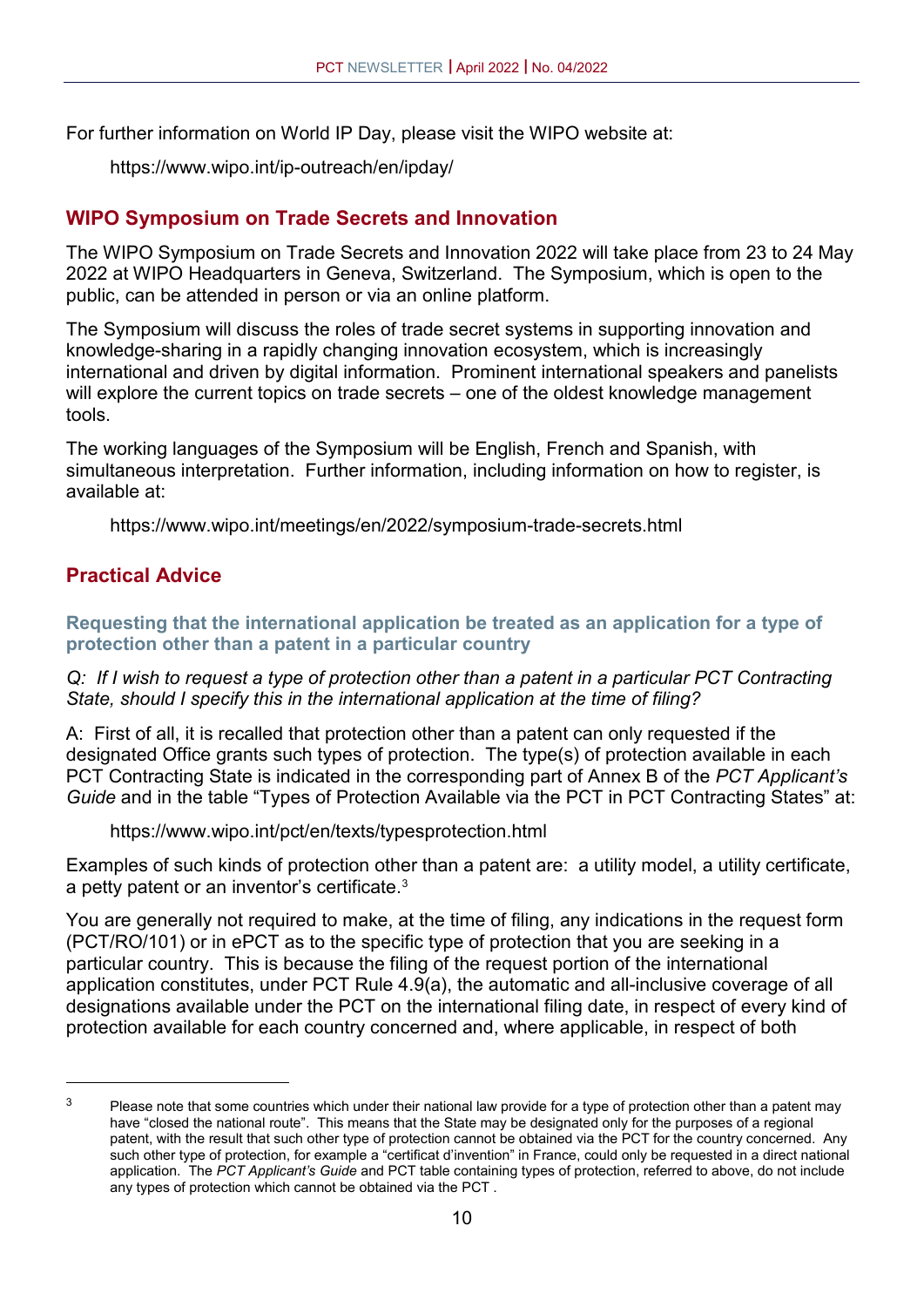regional and national patents.<sup>[4](#page-10-0)</sup> Therefore, there is no requirement or facility for requesting a particular type of protection during the international phase. Note, however, that if you wish an application to be treated as a patent of addition, certificate of addition, inventor's certificate of addition or utility certificate of addition (PCT Rule 4.11(a)(i)), or a continuation or a continuationin-part of an earlier application (PCT Rule 4.11(a)(ii)), certain indications may be required in the request form.

If you wish your international application to be treated, in a particular designated or elected State in respect of which PCT Article 43 applies<sup>5</sup>, as an application not for a patent but for another kind of protection available under the national law of the designated or elected State concerned (or where possible, in addition to a patent), you should indicate that choice of protection directly to the designated or elected Office concerned when performing the acts referred to in PCT Articles 22 or 39(1) for entry into the national (or regional) phase. However, the time when you should do this may vary, depending on the applicable national law – some designated (or elected) Offices allow you to indicate your choice(s) of protection at a later time (PCT Rule 49*bis*.2(b)). Note that, where more than one type of protection is sought, you may also be required to indicate which type of protection is sought primarily (see PCT Rule 49*bis*.1(b)). If you do not make any express indication that you wish to apply for a type of protection other than a patent when performing the acts referred to in PCT Article 22, the designated Office will treat the application as an application for a patent.

Note that where there is more than one applicant named in the international application, and where more than one type of protection is available in a PCT Contracting State, different applicants may not be indicated for different types of protection. The same applies where a State can be designated for both a national and a regional patent.

Even if you request one particular type of protection, a number of Offices will allow you to convert from one type of protection to another at a later date (PCT Rule 49*bis*.2(b)) (for instance, from a utility model application (or utility model) to a patent application (or patent), or vice versa). This may, however, be subject to the payment of a special fee. Although conversions are normally made by applicants, some Offices may convert an application *ex officio* where appropriate.

For further information on any specific requirements of designated Offices in connection with requesting different types of protection, and on converting from one type of protection to another, please refer to the corresponding National Chapter of the *PCT Applicant's Guide* at:

https://www.wipo.int/pct/en/appguide/

<span id="page-10-0"></span> $4$  You should be aware that there is an exception to the all-inclusive designation if you need to exclude (irrevocably) the designations of certain States (specifically: DE Germany, JP Japan or KR Republic of Korea) for any kind of national patent. Such exclusion of designations is highly recommended if, at the time of filing or if a priority claim is added subsequently under PCT Rule 26*bis*.1, PCT Rule 4.9(b) applies to any of those countries and the international application claims priority of an earlier national application filed in the State concerned. Withdrawing the designation of that State avoids the situation where the earlier national application, the priority of which is claimed, would cease to have effect.

<span id="page-10-1"></span><sup>&</sup>lt;sup>5</sup> PCT Article 43 provides for the indication by the applicant that the international application is for the grant of a particular kind of protection, in any State whose law provides for such protection.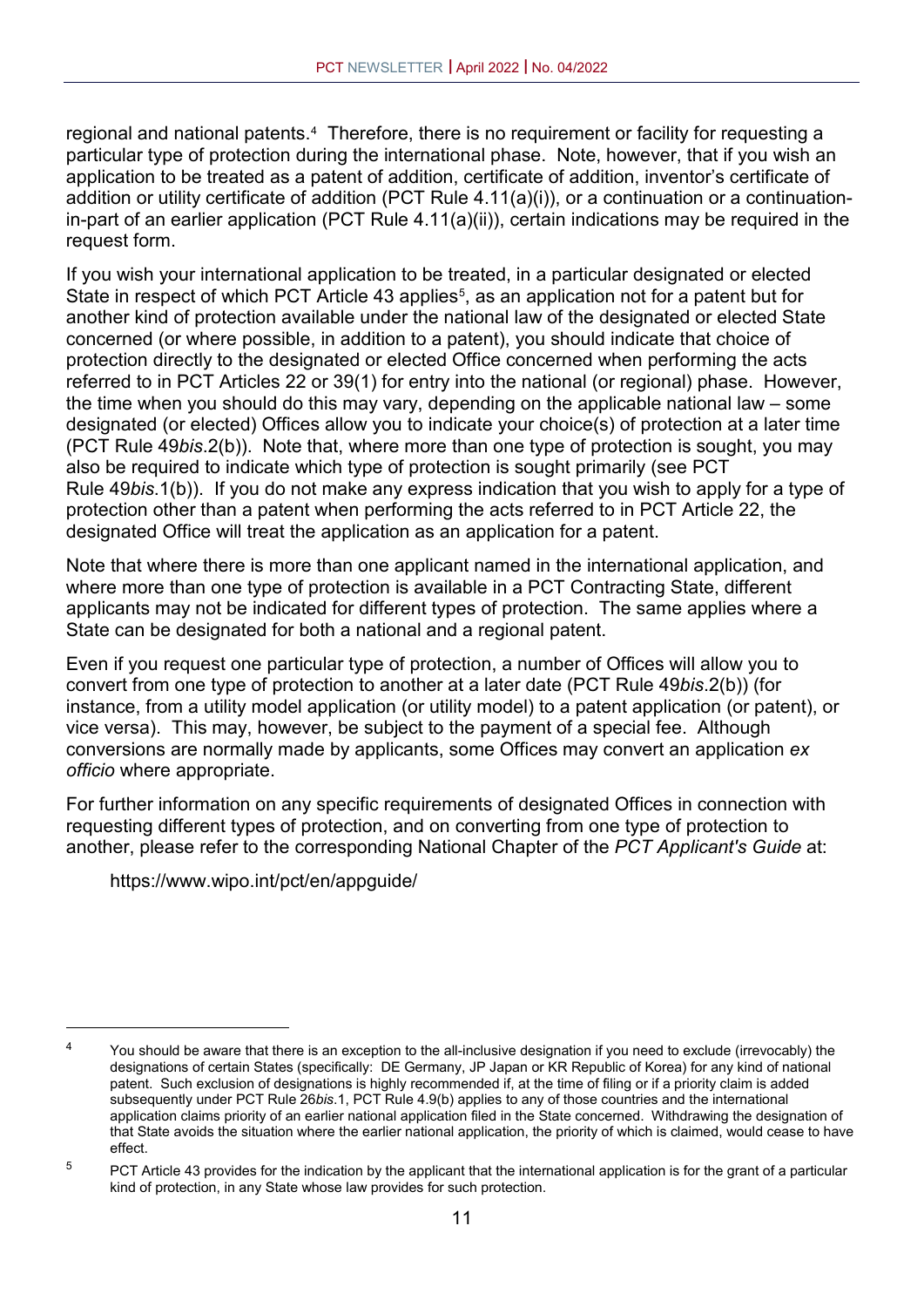| <b>PCT Seminar Calendar</b><br>(https://www.wipo.int/pct/en/seminar/seminar.pdf) |                           |                                                                                                                                                                                                                                                                                                                                                       |                                                                                                                                                                                                                       |  |  |  |  |  |  |
|----------------------------------------------------------------------------------|---------------------------|-------------------------------------------------------------------------------------------------------------------------------------------------------------------------------------------------------------------------------------------------------------------------------------------------------------------------------------------------------|-----------------------------------------------------------------------------------------------------------------------------------------------------------------------------------------------------------------------|--|--|--|--|--|--|
| Dates and<br>location                                                            | Language<br>οf<br>seminar | (situation on 20 April 2022)<br>Nature of seminar;<br><b>WIPO speakers</b><br>(and others where known)                                                                                                                                                                                                                                                | <b>Organizer and</b><br>contact details                                                                                                                                                                               |  |  |  |  |  |  |
| 18 May 2022<br>(Online)                                                          | Arabic/<br>French         | WIPO "PCT Prime" Webinar on the<br>Patent Cooperation Treaty (PCT) and<br>Related IP Services for the Center for<br>Research on Environment (CRE),<br>National School of Agronomy,<br>Universities of Khenchela, Mascara,<br>Batna and Souk Ahras, Algeria<br>WIPO Speakers:<br>Mr. Ahmed Ethmane, Ms. Bonvallet,<br>Mr. Jazairy and Mr. Elangi Botoy | Algerian National Institute of Industrial<br>Property (INAPI), Algiers, Algeria<br>E-mail: I.boudjedar@inapi.dz                                                                                                       |  |  |  |  |  |  |
| 18 - 20 May 2022<br>Stockholm (SE)                                               | English                   | <b>Advanced PCT Seminar</b><br>WIPO speakers: to be announced                                                                                                                                                                                                                                                                                         | IP-Akademin, Trona Patentrådgivning AB<br>(Mr. Adrian Farhadi)<br>E-mail: info@ipakademin.se<br>Internet: www.ipakademin.se                                                                                           |  |  |  |  |  |  |
| 8-9 June 2022<br>(Online)                                                        | Arabic/<br>English        | <b>WIPO Regional Virtual Symposium</b><br>for Arab Countries on how to<br>Strengthen Partnerships between<br>Academia and Industry to Benefit<br>from the Advantages Provided by the<br>Patent Cooperation Treaty (PCT),<br>Cairo, Egypt<br>WIPO speakers: Ms. Bonvallet,<br>Mr. Abdelnasser, Mr. Jazairy and<br>Mr. Abdelaziz                        | <b>Egyptian Patent Office</b><br>E-mail: patinfo@egypo.gov.eg                                                                                                                                                         |  |  |  |  |  |  |
| 9 - 10 June 2022<br>(Online)                                                     | English                   | PCT seminar within the framework of<br>the basic training course in European<br>patent law<br>WIPO speakers: Ms. Schumm and<br>Mr. Taegeun Kim                                                                                                                                                                                                        | Centre d'études internationales de la<br>propriété intellectuelle (CEIPI)<br>(Mr. Pablo Calvo Ramón and Ms. Ruth<br>Sánchez Sánchez)<br>E-mail: pcalvo@abg-ip.com;<br>rss.edu@elzaburu.es                             |  |  |  |  |  |  |
| <b>15 June 2022</b><br>(Online)                                                  | Arabic/<br>French         | WIPO "PCT Prime" Webinar on the<br>Patent Cooperation Treaty (PCT) and<br>Related IP Services for the<br>Universities of Constantine, Mila,<br>Tebessa, Adrar and Batna, Algeria<br><b>WIPO Speakers:</b><br>Mr. Ahmed Ethmane, Ms. Bonvallet,<br>Mr. Jazairy and Mr. Elangi Botoy                                                                    | Algerian National Institute of Industrial<br>Property (INAPI), Algiers, Algeria<br>E-mail: I.boudjedar@inapi.dz                                                                                                       |  |  |  |  |  |  |
| 3 October 2022<br>(Online)                                                       | German                    | Seminar on the latest developments<br>concerning the PCT, within the<br>framework of the CEIPI basic course<br>WIPO speaker: to be announced                                                                                                                                                                                                          | Centre d'études internationales de la<br>propriété intellectuelle (CEIPI)<br>(Ms. Lea Pessina)<br>Tel: (41-44) 387 53 53<br>Fax: (41-44) 387 53 54<br>E-mail: lea.pessina@sbmp.ch                                     |  |  |  |  |  |  |
| 23 – 25 November<br>2022<br>Düsseldorf (DE)                                      | German/<br>English        | PCT presentation on the latest<br>developments in the PCT within the<br>framework of the 12th PAFA-Tagung<br>conference<br>WIPO speaker: Mr. Reischle-Park<br>Other WIPO speakers on other IP<br>topics: Ms. Weiss and Mr. Li                                                                                                                         | Intellectual Property for Intellectual People<br>(IP for IP) GmbH<br>(Ms. Monika Huppertz)<br>Tel: (49-0) 6201 844 37 30<br>Fax: (49-0) 6201 98 62 10<br>E-mail: info@ipforip.de<br>Internet: https://www.ipforip.com |  |  |  |  |  |  |

*[continued on next page]*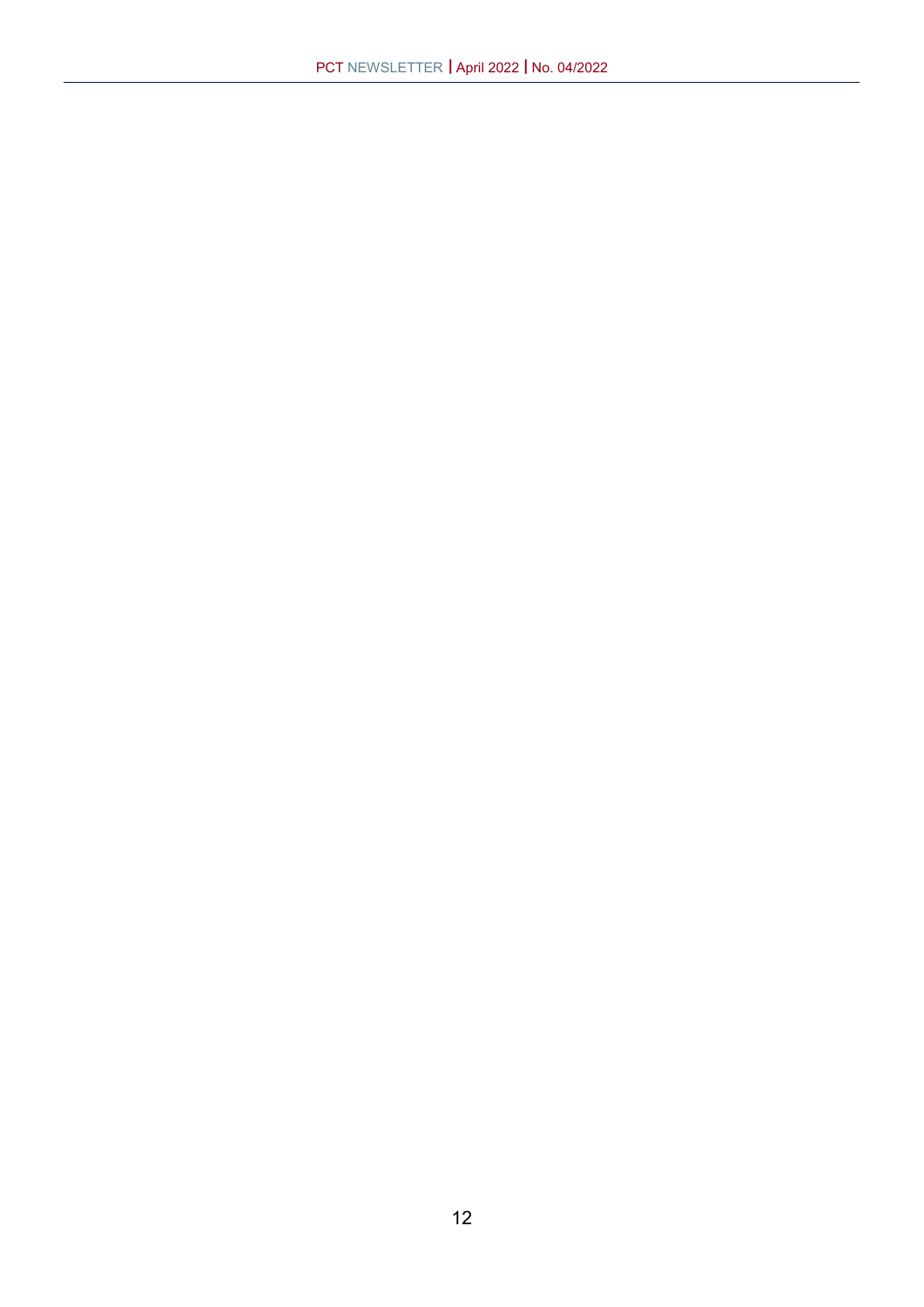| <b>PCT Webinars</b><br>(https://www.wipo.int/pct/en/seminar/webinars/index.html)        |                           |                                                                                                                                                                                           |                                                                                               |  |  |  |  |
|-----------------------------------------------------------------------------------------|---------------------------|-------------------------------------------------------------------------------------------------------------------------------------------------------------------------------------------|-----------------------------------------------------------------------------------------------|--|--|--|--|
| Date and time                                                                           | Language<br>οf<br>webinar | Nature of webinar;<br><b>WIPO speakers</b>                                                                                                                                                | <b>Registration</b>                                                                           |  |  |  |  |
| 21 April 2022<br>15.00 - 16:30 Moscow<br>time<br>$(14:00 - 15:30 \text{ CEST})$         | Russian                   | Online Regional Webinar on the Patent<br>Cooperation System (PCT) for<br>Students from Universities from<br><b>CACEEC</b><br>WIPO speakers: Mr. Gribkov,<br>Mr. Spitsyn and Ms. Krysanova | https://attendee.gotowebinar.com/register/<br>2777757120088967182?source=Code                 |  |  |  |  |
| 28 April 2022<br>$15:00 - 16:00$ (CEST)                                                 | English                   | Exploring the PCT webinar series:<br>Amendments and rectifications of<br>obvious mistakes<br>WIPO speakers: Mr. Reischle-Park<br>and Mr. Kim                                              | https://attendee.gotowebinar.com/register/<br>4740817484227006475?source=WIPO+N<br>ewsletters |  |  |  |  |
| 10 May 2022<br>$09:00 - 10:00$ (CEST)<br>(for Australia, Asia and<br>Europe time zones) | English                   | Everything you need to know about<br>ePCT webinar series: WIPO Digital<br>Access Service (DAS)<br>WIPO speaker: Mr. Piriou                                                                | https://wipo-<br>int.zoom.us/webinar/register/WN Aj4VX-<br>vQT5a lu6UpKJ-Gg                   |  |  |  |  |
| 12 May 2022<br>16:30 - 17:30 (CEST)<br>(for North and South<br>America time zones)      | English                   | Everything you need to know about<br>ePCT webinar series: WIPO Digital<br>Access Service (DAS)<br>WIPO speaker: Mr. Piriou                                                                | https://wipo-<br>int.zoom.us/webinar/register/WN rH4csjK<br>gTKWoNY0sxEtShA                   |  |  |  |  |

| <b>PATENTSCOPE Webinars</b><br>(www.wipo.int/patentscope/en/webinar/) |                           |                                                                                  |                                                                             |  |  |  |  |
|-----------------------------------------------------------------------|---------------------------|----------------------------------------------------------------------------------|-----------------------------------------------------------------------------|--|--|--|--|
| Date and time                                                         | Language<br>οf<br>webinar | Nature of webinar;<br><b>WIPO speakers</b>                                       | <b>Registration</b>                                                         |  |  |  |  |
| 26 April 2022<br>17:30 - 18:30 CEST                                   | English                   | How to Read the Result List in<br><b>PATENTSCOPE</b><br>WIPO speaker: Ms. Ammann | https://wipo-<br>int.zoom.us/webinar/register/WN njj5MoP<br>cOfmZBBMfs8DIYA |  |  |  |  |
| 28 April 2022<br>$8:30 - 9:15$ CEST                                   | English                   | How to Read the Result List in<br><b>PATENTSCOPE</b><br>WIPO speaker: Ms. Ammann | https://wipo-<br>int.zoom.us/webinar/register/WN Gb18 M<br>IzQ yxfyoL6oInSw |  |  |  |  |
| 17 May 2022<br>$17:30 - 18:15$ CEST                                   | English                   | Chemical searches in<br><b>PATENTSCOPE</b><br>WIPO speaker: Ms. Ammann           | https://wipo-<br>int.zoom.us/webinar/register/WN 98yf9bU<br>WTbm9xX4HL6YL1w |  |  |  |  |
| 19 May 2022<br>$8:30 - 9:15$ CEST                                     | English                   | Chemical searches in<br><b>PATENTSCOPE</b><br>WIPO speaker: Ms. Ammann           | https://wipo-<br>int.zoom.us/webinar/register/WN EqwziYc<br>FT4yMuR7zVFGDeQ |  |  |  |  |

#### **Other IP events**

#### **World IP Day, 26 April 2022**

In view of the on-going COVID-related constraints, World IP Day 2022 is being promoted as a hybrid campaign. Further information is available at:

www.wipo.int/ip-outreach/en/ipday/

#### **WIPO Symposium on Trade Secrets and Innovation 2022, 23 and 24 May 2022**

The 2022 Symposium will discuss the roles of trade secret systems in supporting innovation and knowledge-sharing in a rapidly changing innovation ecosystem, which is increasingly international and driven by digital information. Further information, including information how to register, is available at:

https://www.wipo.int/meetings/en/2022/symposium-trade-secrets.html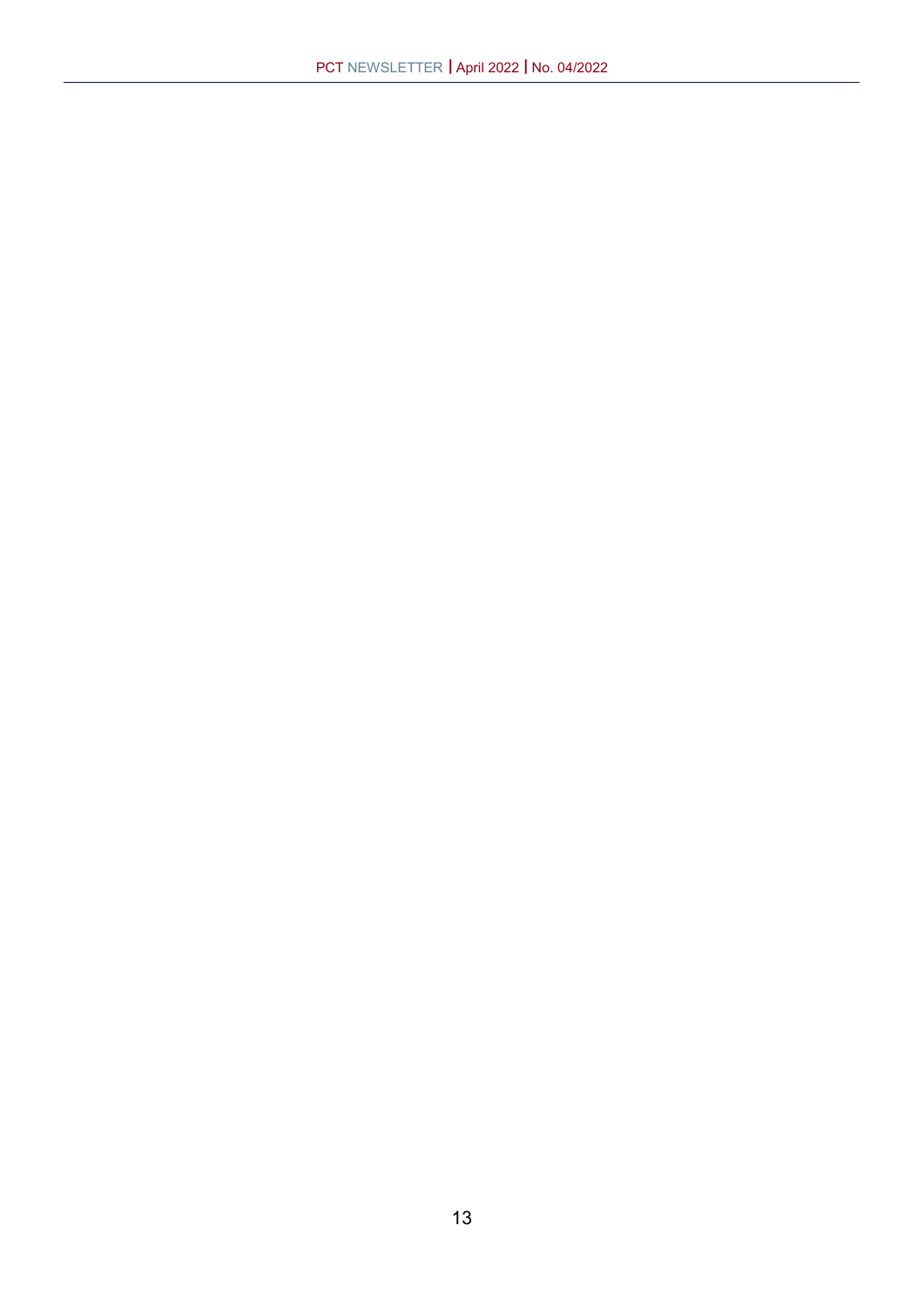#### **PCT Fee Tables**

#### **(amounts on 1 April 2022, unless otherwise indicated)**

The following Tables show the amounts and currencies of the main PCT fees which are payable to the receiving Offices (ROs) and the International Preliminary Examining Authorities (IPEAs) during the international phase under Chapter I (Tables I(a) and I(b)) and under Chapter II (Table II). Fees which are payable only in particular circumstances are not shown; nor are details of certain reductions and refunds which may be available; such information can be found in the *PCT Applicant's Guide,* Annexes C, D and E. Note that all amounts are subject to change due to variations in the fees themselves or fluctuations in exchange rates. The international filing fee may be reduced by CHF 100, 200 or 300 where the international application, or part of the international application, is filed in electronic form, as prescribed under Item 4(a), (b) and (c) of the Schedule of Fees (annexed to the Regulations under the PCT) and the *PCT Applicant's Guide*, paragraph 5.189. A 90% reduction in the international filing fee (including the fee per sheet over 30), the supplementary search handling fee and the handling fee, as well as an exemption from the transmittal fee payable to the International Bureau as receiving Office, is also available to applicants from certain States—refer to footnotes 2 and 14. (Note that if the CHF 100, 200 or 300 reduction, as the case may be, and the 90% reduction are applicable, the 90% reduction is calculated *after* the CHF 100, 200 or 300 reduction.) The footnotes to the Fee Tables follow Table II.

#### *Key to abbreviations used in fee tables:*

| eq             | equivalent of $-$          | <b>BND</b> | Brunei dollar     | HRK        | Croatian kuna      | MAD        | Moroccan dirham    | SGD        | Singapore dollar      |
|----------------|----------------------------|------------|-------------------|------------|--------------------|------------|--------------------|------------|-----------------------|
| IA             | international application  | <b>BRL</b> | Brazilian real    | <b>HUF</b> | Hungarian forint   | <b>MKD</b> | Macedonian denar   | THB        | Baht                  |
| <b>IPEA</b>    | International Preliminary  | <b>BYN</b> | Belarusian rouble | <b>IDR</b> | Indonesian rupiah  | MWK        | Malawian kwacha    | TJS        | Tajik somoni          |
|                | <b>Examining Authority</b> | <b>BZD</b> | Belize dollar     | ILS.       | New Israeli shegel | <b>MYR</b> | Malaysian ringgit  | TND        | Tunisian dinar        |
| <b>ISA</b>     | International Searching    | CAD        | Canadian dollar   | <b>INR</b> | Indian rupee       | <b>NOK</b> | Norwegian krone    | <b>TRY</b> | Turkish lira          |
|                | Authority                  | <b>CHF</b> | Swiss franc       | <b>IRR</b> | Iranian rial       | <b>NZD</b> | New Zealand dollar | TTD        | Trinidad and Tobago   |
| <b>ISR</b>     | international search       | <b>CLP</b> | Chilean peso      | <b>ISK</b> | Icelandic krona    | <b>OMR</b> | Omani rial         |            | dollar                |
|                | report                     | <b>CNY</b> | Yuan renminbi     | JMD        | Jamaican dollar    | <b>PEN</b> | Nuevo sol          | <b>UAH</b> | Ukrainian hryvnia     |
| R <sub>O</sub> | receiving Office           | COP        | Colombian peso    | JOD        | Jordanian dinar    | <b>PGK</b> | Kina               | UGX        | Uganda shilling       |
|                |                            | <b>CUP</b> | Cuban peso        | <b>JPY</b> | Japanese yen       | PHP        | Philippine peso    | USD        | US dollar             |
| Currencies:    |                            | CZK        | Czech koruna      | KES        | Kenyan shilling    | <b>PLN</b> | Polish zlotv       | <b>UZS</b> | Uzbek sum             |
| <b>ALL</b>     | Albanian lek               | <b>DJF</b> | Djibouti franc    | <b>KGS</b> | Kyrgys som         | QAR        | Qatari riyal       | VND        | Vietnamese dong       |
| AMD            | Armenian dram              | <b>DKK</b> | Danish krone      | <b>KHR</b> | Cambodian riel     | <b>RON</b> | New leu            | <b>XAF</b> | CFA franc BEAC        |
| <b>AUD</b>     | Australian dollar          | <b>DZD</b> | Algerian dinar    | <b>KPW</b> | Won (KP)           | RSD        | Serbian dinar      | <b>XCD</b> | East Caribbean dollar |
| <b>AZN</b>     | Azerbaijani manat          | EGP        | Eqyptian pound    | <b>KRW</b> | Won (KR)           | <b>RUB</b> | Russian rouble     | ZAR        | South African rand    |
| <b>BAM</b>     | Convertible mark           | <b>EUR</b> | Euro              | KZT        | Kazakh tenge       | <b>SAT</b> | Samoan tala        | ZWD        | Zimbabwe dollar       |
| <b>BGN</b>     | <b>Bulgarian lev</b>       | <b>GBP</b> | Pound sterling    | LSL        | Lesotho loti       | <b>SDG</b> | Sudanese pound     |            |                       |
| <b>BHD</b>     | Bahraini dinar             | <b>GHS</b> | Ghanaian cedi     | LYD        | Libyan dinar       | <b>SEK</b> | Swedish krona      |            |                       |

#### **Table I(a) — Transmittal and international filing fees**

|           | (amounts on 1 April 2022, unless otherwise indicated)              |                                         |             |                                |                            |                                                              |                            |                            |                                         |
|-----------|--------------------------------------------------------------------|-----------------------------------------|-------------|--------------------------------|----------------------------|--------------------------------------------------------------|----------------------------|----------------------------|-----------------------------------------|
| <b>RO</b> | Transmittal fee <sup>1</sup><br>International<br>filing fee $1, 2$ |                                         |             |                                | Fee per<br>sheet           | E-filing reductions according to<br><b>Schedule of Fees:</b> |                            |                            | <b>Competent</b><br>ISA(s) <sup>4</sup> |
|           |                                                                    |                                         | (CHF 1,330) |                                | over 301, 2, 3<br>(CHF 15) | Item $4(a)^5$<br>(CHF 100)                                   | Item $4(b)^6$<br>(CHF 200) | Item $4(c)^7$<br>(CHF 300) |                                         |
| <b>AL</b> | <b>ALL</b>                                                         | 9,000                                   | <b>CHF</b>  | 1,330                          | 15                         | —                                                            |                            | $\overline{\phantom{0}}$   | EP                                      |
| AM        | <b>AMD</b>                                                         | 32,000                                  | <b>USD</b>  | 1,437                          | 16                         | -                                                            |                            | $\overline{\phantom{0}}$   | EP RU                                   |
| <b>AP</b> | <b>USD</b>                                                         | 50                                      | <b>USD</b>  | 1,437                          | 16                         | $\qquad \qquad -$                                            | 216                        | 324                        | AT EP SE                                |
|           |                                                                    | (or eq in local currency)               |             |                                |                            |                                                              |                            |                            |                                         |
| AT        | <b>EUR</b>                                                         | 52                                      | <b>EUR</b>  | 1,235                          | 14                         | $\overline{\phantom{m}}$                                     | 186                        | 279                        | EP                                      |
| AU        | <b>AUD</b>                                                         | 200                                     | <b>AUD</b>  | 1,970                          | 22                         | $\overline{\phantom{m}}$                                     | 296                        | 444                        | AU KR                                   |
| <b>AZ</b> | <b>AZN</b>                                                         | 30                                      | <b>USD</b>  | 1,437                          | 16                         | $\qquad \qquad -$                                            | 216                        | 324                        | EP RU                                   |
| <b>BA</b> | <b>BAM</b>                                                         | 50                                      | <b>EUR</b>  | 1,235                          | 14                         | —                                                            |                            | $\overline{\phantom{0}}$   | EP                                      |
| <b>BG</b> | <b>BGN</b>                                                         | 80                                      | <b>EUR</b>  | 1,235                          | 14                         | $\overline{\phantom{m}}$                                     | 186                        | 279                        | EP RU                                   |
| <b>BH</b> | <b>BHD</b>                                                         | 70                                      | <b>USD</b>  | 1,437                          | 16                         | $\qquad \qquad -$                                            |                            | $\overline{\phantom{0}}$   | AT EP US                                |
| <b>BN</b> | <b>BND</b>                                                         | 150                                     | <b>BND</b>  | eq CHF 1,330                   | eq CHF 15                  | $\overline{\phantom{m}}$                                     | eq $CHF 200$               | eq CHF 300                 | AU EP JP KR SG                          |
| <b>BR</b> | $BRL8$ online:<br>on paper: <sup>9</sup>                           | 175<br>260                              | <b>BRL</b>  | eq CHF 1,330                   | eq CHF 15                  | $\overline{\phantom{m}}$                                     | eq CHF 200                 | eq CHF 300                 | AT BR EP SE US                          |
| <b>BW</b> | <b>USD</b>                                                         | 32                                      | <b>USD</b>  | 1,437                          | 16                         |                                                              |                            |                            | EP                                      |
|           |                                                                    |                                         |             |                                |                            | $\overline{\phantom{m}}$                                     |                            | $\qquad \qquad -$          |                                         |
| <b>BY</b> | <b>BYN</b>                                                         | 78.40                                   | <b>USD</b>  | 1,437                          | 16                         | $\overline{\phantom{m}}$                                     |                            | $\qquad \qquad -$          | EP RU                                   |
| <b>BZ</b> | <b>BZD</b>                                                         | 300                                     | <b>USD</b>  | 1,437                          | 16                         | $\overline{\phantom{m}}$                                     |                            |                            | CA EP                                   |
| CA        | CA                                                                 | 305.39                                  | CAD         | 1,811                          | 20                         | $\overline{\phantom{m}}$                                     | 272                        | 408                        | CA                                      |
| CН        | <b>CHF</b>                                                         | 100                                     | <b>CHF</b>  | 1,330                          | 15                         | $\qquad \qquad -$                                            | 200                        | 300                        | EP                                      |
| <b>CL</b> | $CLP$ eq $USD^{10}$                                                | 130                                     |             | CLP eq USD <sup>10</sup> 1,437 | eq USD <sup>10</sup> 16    | $\overline{\phantom{m}}$                                     | eq <b>USD</b> 216          | eq <b>USD</b> 324          | CL EP ES KR US                          |
| CN        | <b>CNY</b>                                                         | none                                    | <b>CNY</b>  | 9,280                          | 100                        | $\qquad \qquad -$                                            | 1,390                      | 2,090                      | CN EP <sup>11</sup>                     |
| CO        |                                                                    | COP online:419,640<br>on paper: 503,470 |             | $COP$ eq CHF 1,330             | eq CHF 15                  | $\overline{\phantom{m}}$                                     | eq CHF 200                 | eq CHF 300                 | AT BR CL EP ES KR<br><b>RU</b>          |
| <b>CR</b> | <b>USD</b> online:<br>on paper:                                    | 212<br>289                              | <b>USD</b>  | 1,437                          | 16                         |                                                              | 216                        | 324                        | CL EP ES                                |

*[continued on next page]*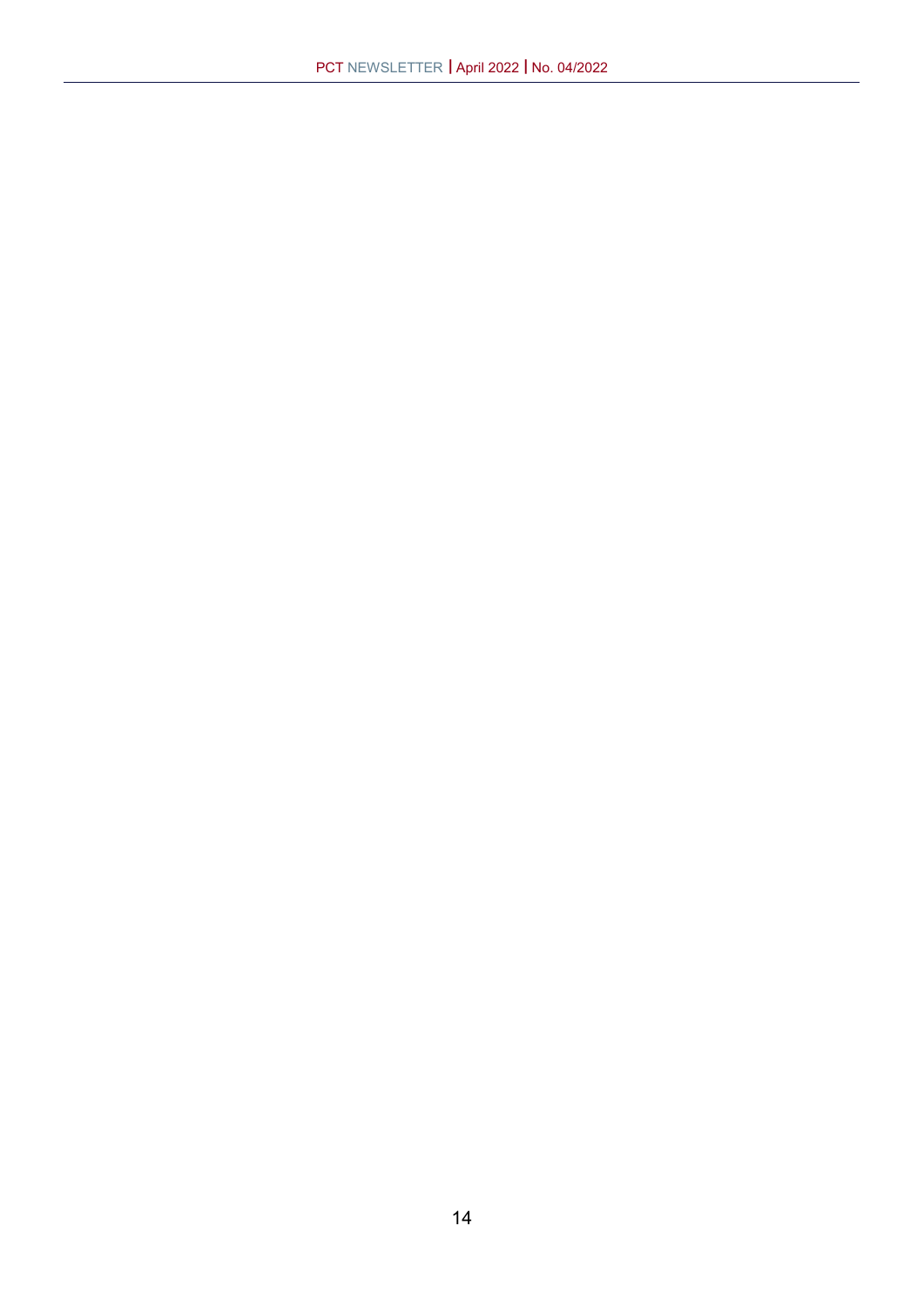| <b>RO</b> | Transmittal fee <sup>1</sup> |                                  | International        |                      | Fee per        | (amounts on 1 April 2022, unless otherwise indicated)<br>E-filing reductions according to |                          |                          | <b>Competent</b>     |
|-----------|------------------------------|----------------------------------|----------------------|----------------------|----------------|-------------------------------------------------------------------------------------------|--------------------------|--------------------------|----------------------|
|           |                              |                                  |                      | filing fee $1, 2$    | sheet          |                                                                                           | <b>Schedule of Fees:</b> |                          | ISA(s) <sup>4</sup>  |
|           |                              |                                  |                      |                      | over 301, 2, 3 | Item $4(a)^5$                                                                             | Item $4(b)^6$            | Item $4(c)^7$            |                      |
| CU        | <b>CUP</b>                   | 2,400                            | <b>CUP</b>           | eq CHF 1,330         | eq $CHF$ 15    |                                                                                           | eq CHF 200               | eq CHF 300               | AT BR CL EP ES RU    |
| CY        | <b>EUR</b>                   | 191                              | <b>EUR</b>           | 1,235                | 14             | -                                                                                         |                          |                          | EP                   |
| CZ        | <b>CZK</b>                   | 1,500                            | <b>EUR</b>           | 1,235                | 14             | $\overline{\phantom{0}}$                                                                  | 186                      | 270                      | EP XV                |
| <b>DE</b> | <b>EUR</b>                   | 90                               | <b>EUR</b>           | 1,235                | 14             | $\overline{\phantom{0}}$                                                                  | 186                      | 279                      | EP                   |
| <b>DJ</b> | <b>USD</b>                   | 100                              | <b>USD</b>           | 1,437                | 16             | $\overline{\phantom{0}}$                                                                  | 216                      | 324                      | AT EG EP             |
|           | or eq DJF                    |                                  |                      |                      |                |                                                                                           |                          |                          |                      |
| <b>DK</b> | <b>DKK</b>                   | 1,500                            | <b>DKK</b>           | 9,180                | 100            | $\overline{\phantom{0}}$                                                                  | 1,380                    | 2,070                    | EP SE XN             |
| <b>DO</b> | <b>USD</b>                   | 316                              | <b>USD</b>           | 1,437                | 16             | $\overline{\phantom{0}}$                                                                  | 216                      | 324                      | CL EP ES US          |
| DZ        | <b>DZD</b>                   | None                             | <b>CHF</b>           | 1,330                | 15             | $\overline{\phantom{0}}$                                                                  | 200                      | 300                      | AT EP                |
| EA        | <b>RUB</b>                   | 1,600                            | <b>USD</b><br>or EUR | 1,437<br>1,235       | 16<br>14       | $\overline{\phantom{0}}$                                                                  | 216<br>186               | 324<br>279               | EP RU                |
| EC        | <b>USD</b>                   | 300                              | <b>USD</b>           | 1,437                | 16             | $\overline{\phantom{0}}$                                                                  | 216                      | 324                      | CL EP ES             |
| EE        | <b>EUR</b>                   | 120                              | <b>EUR</b>           | 1,235                | 14             |                                                                                           | 186                      | 279                      | EP                   |
| EG        | <b>USD</b>                   | 142                              | <b>USD</b>           | 1,437                | 16             |                                                                                           | 216                      | 324                      | AT EG EP US          |
| EP        | <b>EUR</b>                   | 140                              | <b>EUR</b>           | 1,235                | 14             | 93                                                                                        | 186                      | 279                      | EP                   |
| ES        | <b>EUR</b>                   | 75.75                            | <b>EUR</b>           | 1,235                | 14             | $\overline{\phantom{0}}$                                                                  | 186                      | 279                      | EP ES                |
| FI.       | <b>EUR</b>                   | 135                              | <b>EUR</b>           | 1,235                | 14             | $\overline{\phantom{0}}$                                                                  | 186                      | 279                      | EP FI SE             |
| FR        | <b>EUR</b>                   | 62                               | <b>EUR</b>           | 1,235                | 14             | $\overline{\phantom{0}}$                                                                  | 186                      | 279                      | EP                   |
| <b>GB</b> | <b>GBP</b>                   | 75                               | <b>GBP</b>           | 1,056                | 12             |                                                                                           | 159                      | 238                      | EP                   |
| GD        |                              | Information not yet available    |                      |                      |                |                                                                                           |                          |                          |                      |
| <b>GE</b> | USD <sup>12</sup>            | 100                              | <b>USD</b>           | 1,437                | 16             |                                                                                           | 216                      | 324                      | AT EP IL RU US       |
| GH        |                              | GHS <sup>13</sup> 2,500 or 5,000 | <b>USD</b>           | 1,437                | 16             | $\qquad \qquad$                                                                           | $\overline{\phantom{0}}$ | $\overline{\phantom{a}}$ | AT AU CN EP SE       |
| <b>GR</b> | <b>EUR</b>                   | 115                              | <b>EUR</b>           | 1,235                | 14             | $\overline{\phantom{0}}$                                                                  |                          | $\qquad \qquad -$        | EP                   |
| HN        | <b>USD</b>                   | 200                              | <b>USD</b>           | 1,437                | 16             | $\overline{\phantom{0}}$                                                                  |                          | $\qquad \qquad -$        | EP ES                |
| HR        | <b>HRK</b>                   | 200                              |                      | HRK eq CHF $1,330$   | eq CHF 15      | $\overline{\phantom{0}}$                                                                  | eq CHF 200               | eq CHF 300               | EP                   |
| HU        | <b>HUF</b>                   | 11,800                           | <b>HUF</b>           | 468,300              | 5,300          |                                                                                           | 70,400                   | 105,600                  | EP XV                |
| IB        | CHF <sup>14</sup>            | 100                              | <b>CHF</b>           | 1,330                | 15             | 100                                                                                       | 200                      | 300                      | Refer to footnote 15 |
|           | or $EUR^{14}$                | 93                               | or EUR               | 1,235                | 14             | 93                                                                                        | 186                      | 279                      |                      |
|           | or $USD14$                   | 108                              | or USD               | 1,437                | 16             | 108                                                                                       | 216                      | 324                      |                      |
| ID        | <b>IDR</b>                   | 1,000,000                        | <b>IDR</b>           | eq CHF 1,330         | eq CHF 15      |                                                                                           | eq CHF 200               | eq CHF 300               | AU EP JP KR RU SG    |
| IE        | <b>EUR</b>                   | 76                               | <b>EUR</b>           | 1,235                | 14             | $\overline{\phantom{0}}$                                                                  | 186                      | 279                      | EP                   |
| IL.       | <b>ILS</b>                   | 567                              | <b>USD</b>           | 1,437                | 16             |                                                                                           | 216                      | 324                      | EP IL US             |
| IN        | Paper filings:               |                                  | <b>USD</b>           | 1,437                | 16             | $\overline{\phantom{m}}$                                                                  | 216                      | 324                      | AT AU CN EP IN JP    |
|           | INR                          | 3,50016<br>17.60017              |                      |                      |                |                                                                                           |                          |                          | SE US                |
|           | <b>INR</b>                   | No fee for e-filings             |                      |                      |                |                                                                                           |                          |                          |                      |
| IR        | <b>IRR</b>                   | 50,000                           | <b>IRR</b>           | eq CHF 1,330         | eq CHF 15      |                                                                                           | eq CHF 200               | eq CHF 300               | CN EP IN RU          |
|           | (natural persons)            |                                  |                      |                      |                |                                                                                           |                          |                          |                      |
|           | <b>IRR</b>                   | 500,000                          |                      |                      |                |                                                                                           |                          |                          |                      |
|           | (legal persons)              |                                  |                      |                      |                |                                                                                           |                          |                          |                      |
| IS        | <b>ISK</b>                   | 18,200                           | <b>ISK</b>           | 185,500              | 2,100          | $\overline{\phantom{0}}$                                                                  | 27,900                   | 41,800                   | EP SE XN             |
| IT        | <b>EUR</b>                   | 30.99                            | <b>EUR</b>           | 1,235                | 14             |                                                                                           | 186                      | 279                      | EP                   |
| JM        |                              | Information not yet available    |                      |                      |                |                                                                                           |                          |                          | AU CA EP             |
| JO        | <b>JOD</b>                   | 100                              | <b>USD</b>           | 1,437                | 16             |                                                                                           | 216                      | 324                      | AT AU EP US          |
| <b>JP</b> | <b>JPY</b>                   | 17,00018                         | <b>JPY</b>           | 159,500              | 1,800          |                                                                                           |                          | 36,000                   | EP IN JP SG          |
| KE        |                              | <b>USD 250 or KES 5,000</b>      | <b>USD</b>           | 1,437                | 16             | $\qquad \qquad -$                                                                         | 216                      | 324                      | AT AU CN EP SE       |
|           | plus cost of mailing         |                                  |                      |                      |                |                                                                                           |                          |                          |                      |
| ΚG        | <b>KGS</b>                   | 4,00019                          | <b>USD</b>           | 1,437                | 16             | $\qquad \qquad -$                                                                         | 216                      | 324                      | EP RU                |
| ΚH        | <b>KHR</b>                   | 420,000                          | <b>USD</b>           | 1,437                | 16             | -                                                                                         | $\overline{\phantom{0}}$ | $\overline{\phantom{m}}$ | CN EP JP KR SG       |
| KN        | <b>XCD</b>                   | 50                               |                      | $XCD$ eq $CHF$ 1,330 | eq CHF 15      |                                                                                           |                          | $\qquad \qquad -$        | EP US                |
| <b>KP</b> | <b>KPW eq CHF</b>            | 50                               |                      | KPW eq CHF 1,330     | eq CHF 15      | $\overline{\phantom{0}}$                                                                  |                          |                          | AT CN RU             |

### **Table I(a) — Transmittal and international filing fees** *[continued]*

*[continued on next page]*